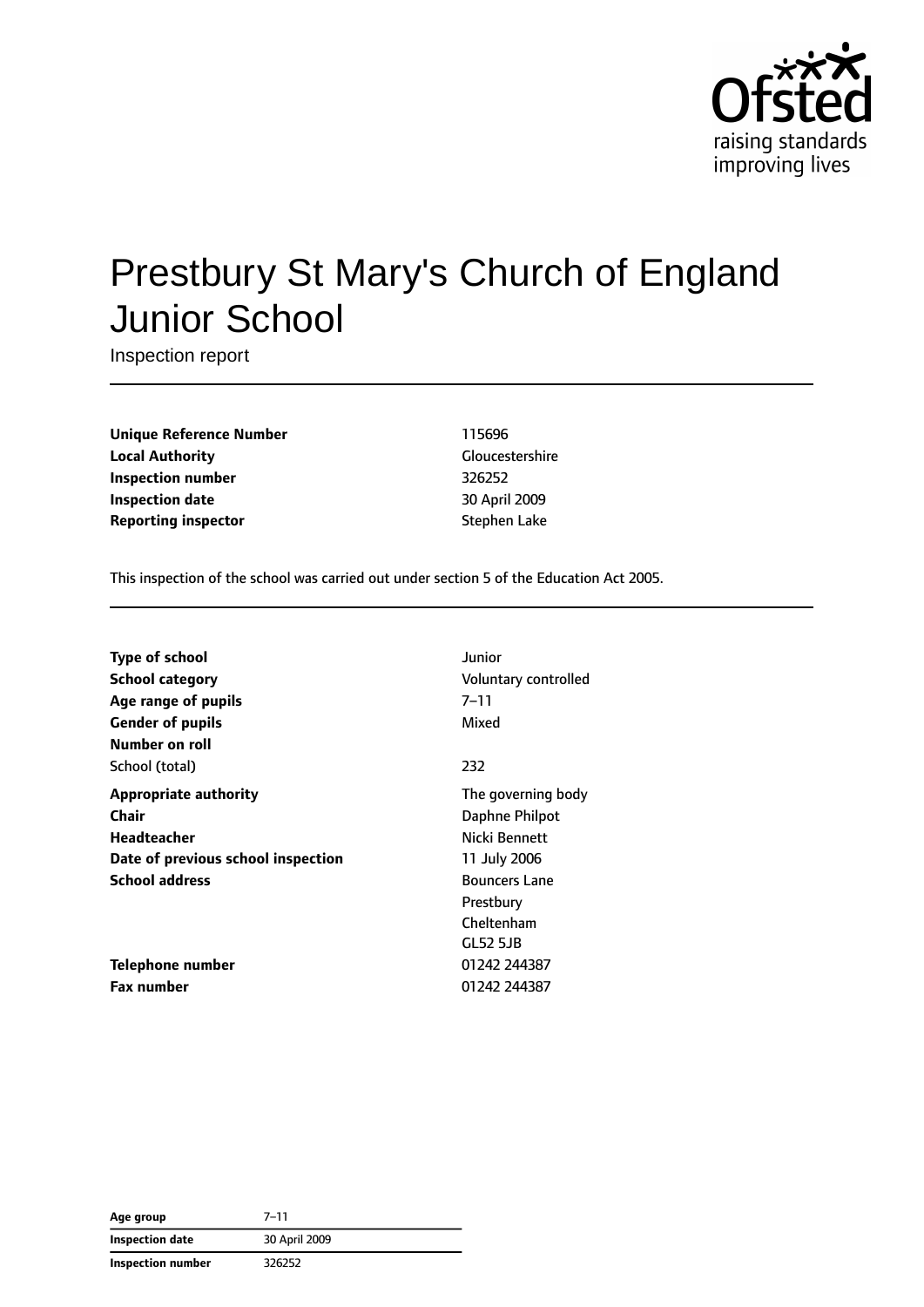© Crown copyright 2009

.

#### Website: www.ofsted.gov.uk

This document may be reproduced in whole or in part for non-commercial educational purposes, provided that the information quoted is reproduced without adaptation and the source and date of publication are stated.

Further copies of this report are obtainable from the school. Under the Education Act 2005, the school must provide a copy of this report free of charge to certain categories of people. A charge not exceeding the full cost of reproduction may be made for any other copies supplied.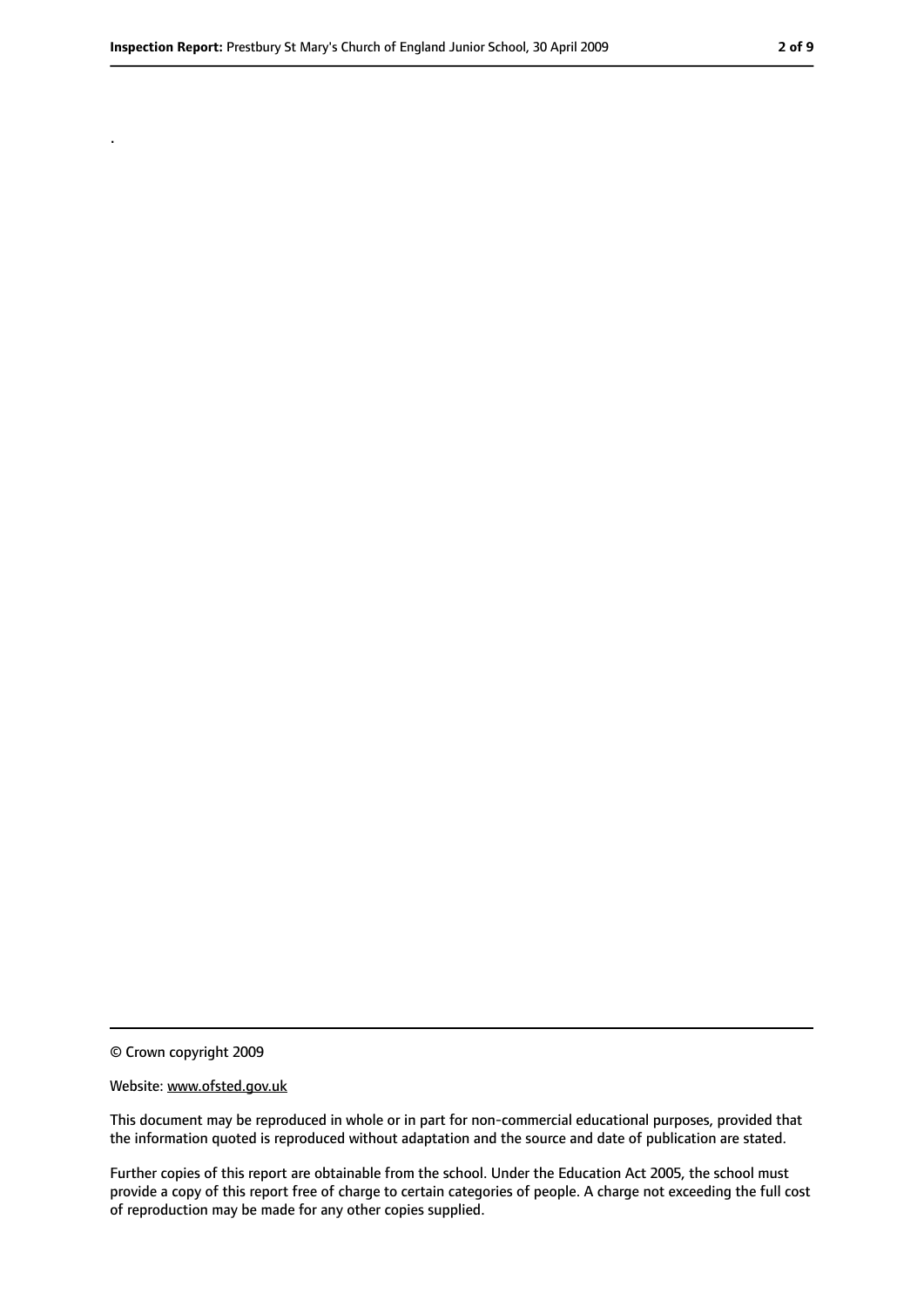# **Introduction**

The inspection was carried out by an additional inspector. The inspector evaluated the overall effectiveness of the school and investigated the following issues:

- attainment and achievement especially in mathematics, attainment on entry to the school and the achievement of those deemed gifted and talented
- the support for those pupils deemed gifted and talented
- the school's strategy for community cohesion and pupils' personal development and well-being especially in relation to staying safe, bullying and cultural development.

Evidence was gathered from discussions with the headteacher, chair of governors, pupils and staff, visits to classes and a scrutiny of pupils' work, observation of other aspects of the school day, such as breaktime, an analysis of parents' questionnaires, and school documentation, including data on pupils' progress, records of visits by other external assessors and minutes of meetings. Other aspects of the school's work were not investigated in detail but the inspector found no evidence to suggest that the school's own assessments, as given in itsself-evaluation, were not justified and these have been included where appropriate in this report.

## **Description of the school**

Prestbury St Mary's C of E Junior is an average-sized school. It serves mainly the village of Prestbury with the majority of pupils coming from established estates. A small number come from nearby social housing. Almost all pupils are White British and none has English as an additional language. Attainment on entry for the current Year 6 was well above average but changes in the school population have caused attainment on entry to fall a little over recent years; it is now above average. The proportion of pupils with learning difficulties and/or disabilities has risen in recent years from well below average to average.

#### **Key for inspection grades**

| Grade 1 | Outstanding  |
|---------|--------------|
| Grade 2 | Good         |
| Grade 3 | Satisfactory |
| Grade 4 | Inadequate   |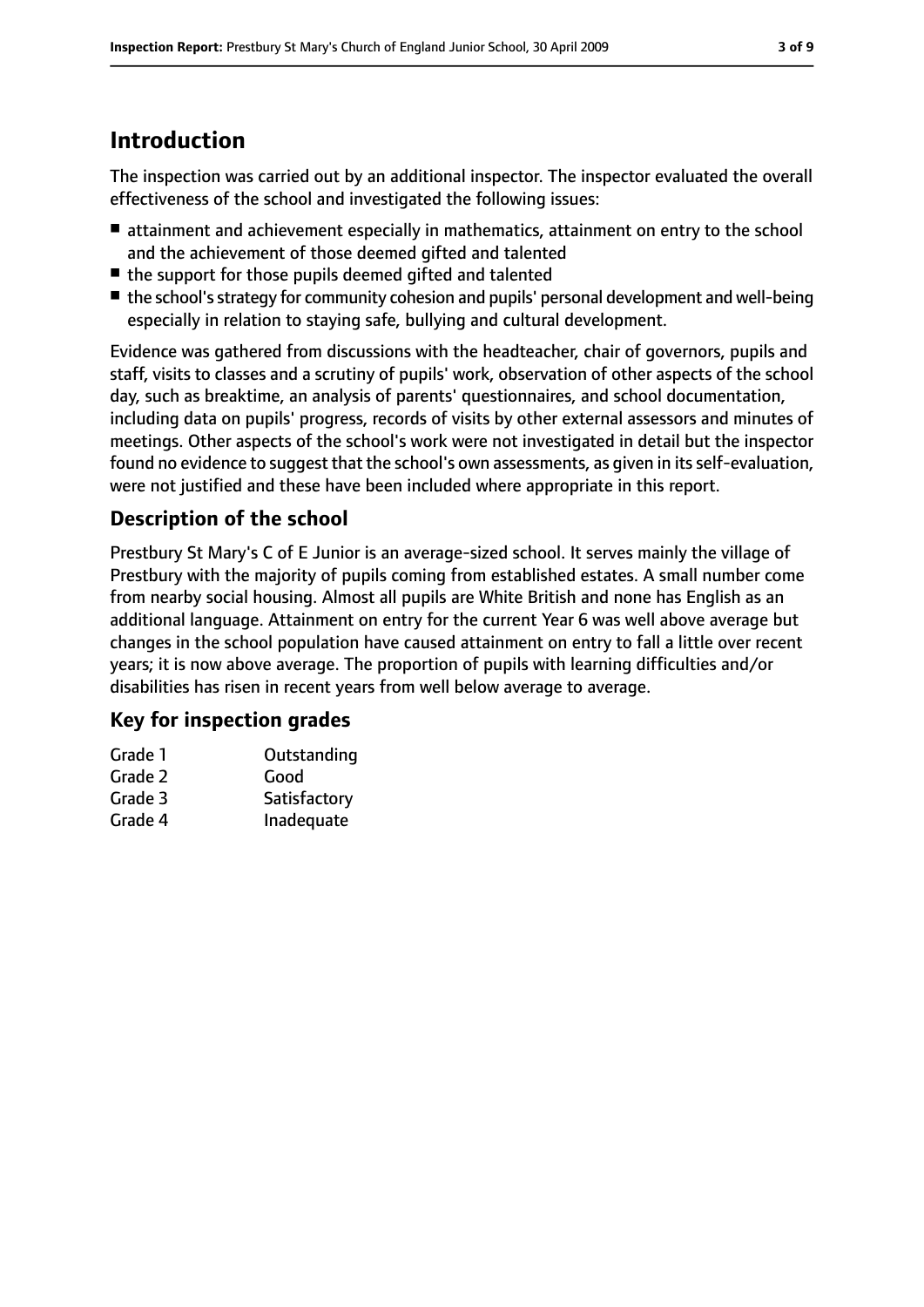# **Overall effectiveness of the school**

#### **Grade: 1**

Prestbury St Mary's C of E Junior School is an outstanding school. All groups of pupils succeed in this school because of the way everyone strives for continual improvement. The outstanding leadership of the headteacher has formed all staff into a team focused on ensuring that every pupil achieves of his or her best. One of the very many parents who wrote in support of the school summed this up well – 'I think that this school is fantastic, I feel the passion for education and for children shines through in the deliverance of education.'

All pupils achieve very well and attain standards that are significantly above average because of outstanding teaching. Despite the already well above average standards on entry, the school builds effectively upon them, raising standards even further. Teachers challenge pupils constantly, working very closely with the skilled teaching assistants to monitor the progress of each pupil and setting work that stimulates and motivates them to learn. Pupils appreciate this and their great enjoyment of learning is evident. A typical comment was, 'I love school.' Pupils respond very well to the well targeted challenges that encourage them to achieve of their very best. This is clearly seen in the significant improvement in mathematics since the last inspection where standards have risen year on year. Nevertheless, the extremely high standards in mathematics on entry to the school mean that progress in mathematics, although good, is a relative weakness when set against the outstanding progress in English. Standards in science are consistently significantly above average with pupils achieving well overall and those whose attainment on entry was average or below achieving very well.

The excellent curriculum provides a rich and interesting experience for pupils that not only motivates them to learn well but supports their personal development and well-being extremely well. Pupils enjoy the many visitors to the school, such as those who come in to talk about their own faith or the life in their country. They talk with enthusiasm about the residential visits and visits to places of interest and also about the wide range of after school activities. Despite its many strengths, the school is not complacent. For example, the school has identified further improvements that can be made to ensure the curriculum is more creative and supports community cohesion more effectively, for example through links with schools in other countries such as The Gambia.

Pupils' behaviour is exemplary. Outstanding personal development and well-being owe a great deal to the excellent role models that all adults in the school provide as well as the high quality contribution for this area in the curriculum. Pupils learn by example to respect one another and work together harmoniously. Their spiritual, moral and social development is outstanding but their cultural development, although good, is a comparative weakness. Pupils know about and respect cultures and faiths found in other countries, but their understanding of the wide diversity of cultures found in Britain is a relative weakness. The school is aware of this and is already planning how this can be addressed. The excellent guidance that pupils receive means that they know how to stay safe and feel safe in school. Many demonstrate their excellent understanding of how to stay fit and healthy through the healthy choices they make for snacks and meals and the very high participation in after school sports clubs. This has been recognised in the awards of Activemark and Healthy Schools awards. Pupils take on many roles around school such as prefects, members of the school council or 'peer mediators' who are trained to help resolve any disputes that arise. These tasks not only enable them to make an outstanding contribution towards the smooth running of the school, but also give them skills that, together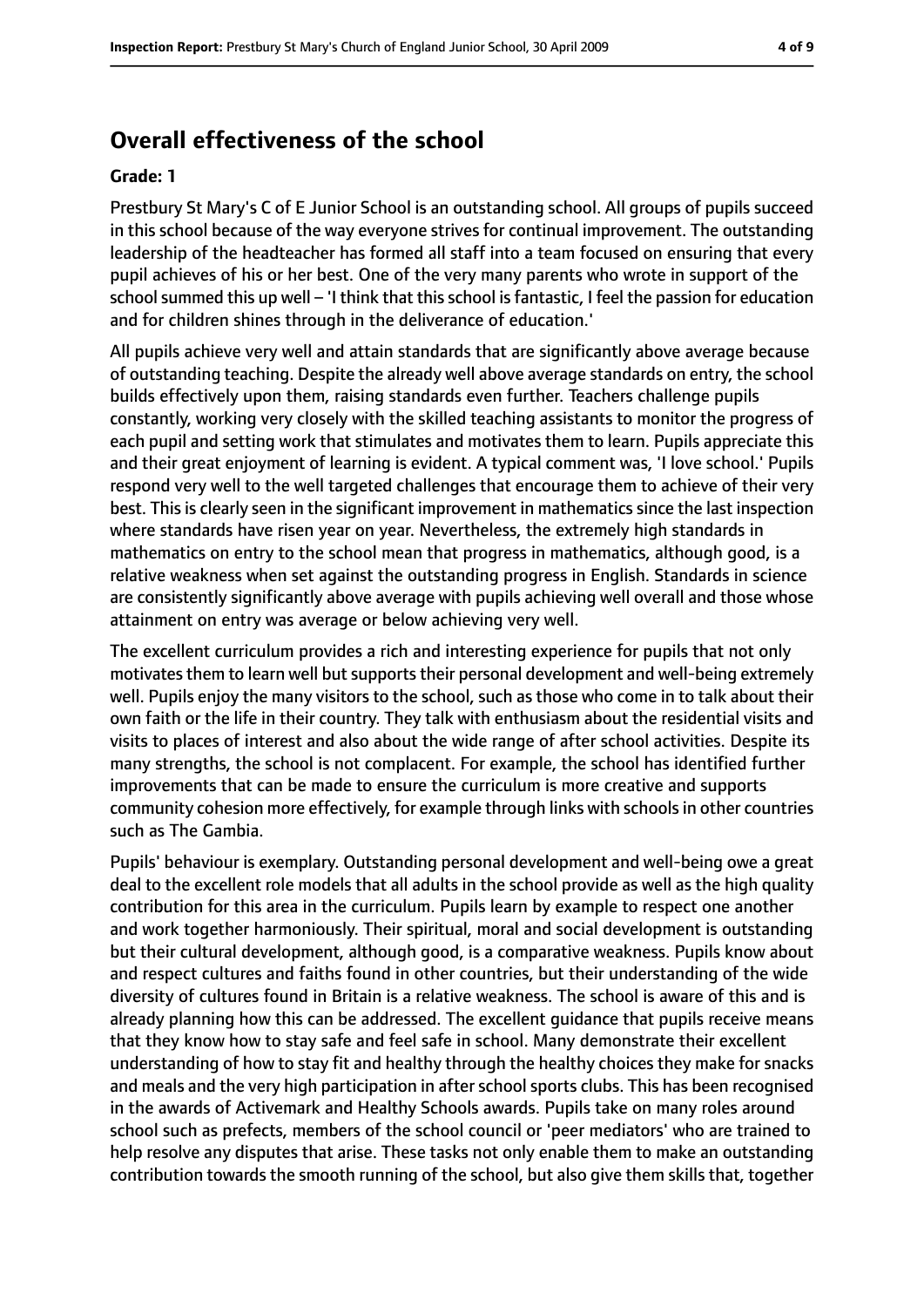with the extremely high standards, contribute very well to their excellent preparation for future economic well-being.

The school has excellent, very effective systems for the care, guidance and support of pupils. Great attention is given to ensuring that pupils are safe. Pupils say that they feel that they can approach adults if they have concerns and say that they know they will get any help they need. High quality systems to monitor the progress of every child are in place and used very effectively to set targets. Pupils know these targets well because of the regular 'pupil conferences' in which they discuss their work with their teachers. They talk confidently about things that they 'must', 'should' or 'could' do to improve their work. Pupils like the extra challenge provided by the 'super could' targets. They say that teachers' marking is really helpful. Pupils all like the fact that the school system of using highlighters to mark key parts of their work as 'green for growth' or 'tickled pink' is used consistently by teachers. They talk with enthusiasm about what 'green for growth' means in relation to a particular piece of work. The use of assessment has an extremely positive impact on pupils' learning. Pupils with learning difficulties and/or disabilities make excellent progress because of the high quality support provided for them. A very small number of parents expressed concern about the provision for pupils who are gifted and talented. Inspection evidence does not support these concerns. The school has recently put in place a new strategy for those pupils identified as gifted and talented. Already this is enhancing the achievement of these pupils who achieve at least as well as other pupils. Strong partnerships with other schools provide additional opportunities for those identified as more able to further improve their skills, although the school acknowledges that the strategy in not yet fully embedded.

Key to the success of this school is excellent leadership and management and the successful way all teachers take on a leadership role in their subjects. Teachers praise the way the inspirational headteacher empowers them to contribute to school improvement by analysing what is working in their subjects and being innovative in addressing areas for growth. The strong contribution made to checking on the work of the school by all those responsible means that the school has a very accurate view of how well it is doing. The outstanding governing body is very supportive. Budgets are well planned and care taken to spend money wisely to support school improvement. Governors visit regularly to support the school in implementing the excellent systems for checking on the work of the school. The very strong partnership between all staff and governors not only helps in identifying areas for improvement but also supports the continual improvement taking place. However, the school recognises that procedures for evaluating the work of the school do not yet include robust enough systems for checking on the effectiveness of the school's actions to promote community cohesion. Work is already in hand to address this. The forward thinking approach of all staff and governors, together with the excellent improvements that have taken place over the last few years, clearly demonstrates that this school has an outstanding capacity to improve further.

## **What the school should do to improve further**

- ■
- Improve pupils' already good achievement in mathematics to match the outstanding profile of English.
- Evaluate the effectiveness of actions to promote community cohesion and improve pupils' understanding of the rich diversity of cultures in Britain.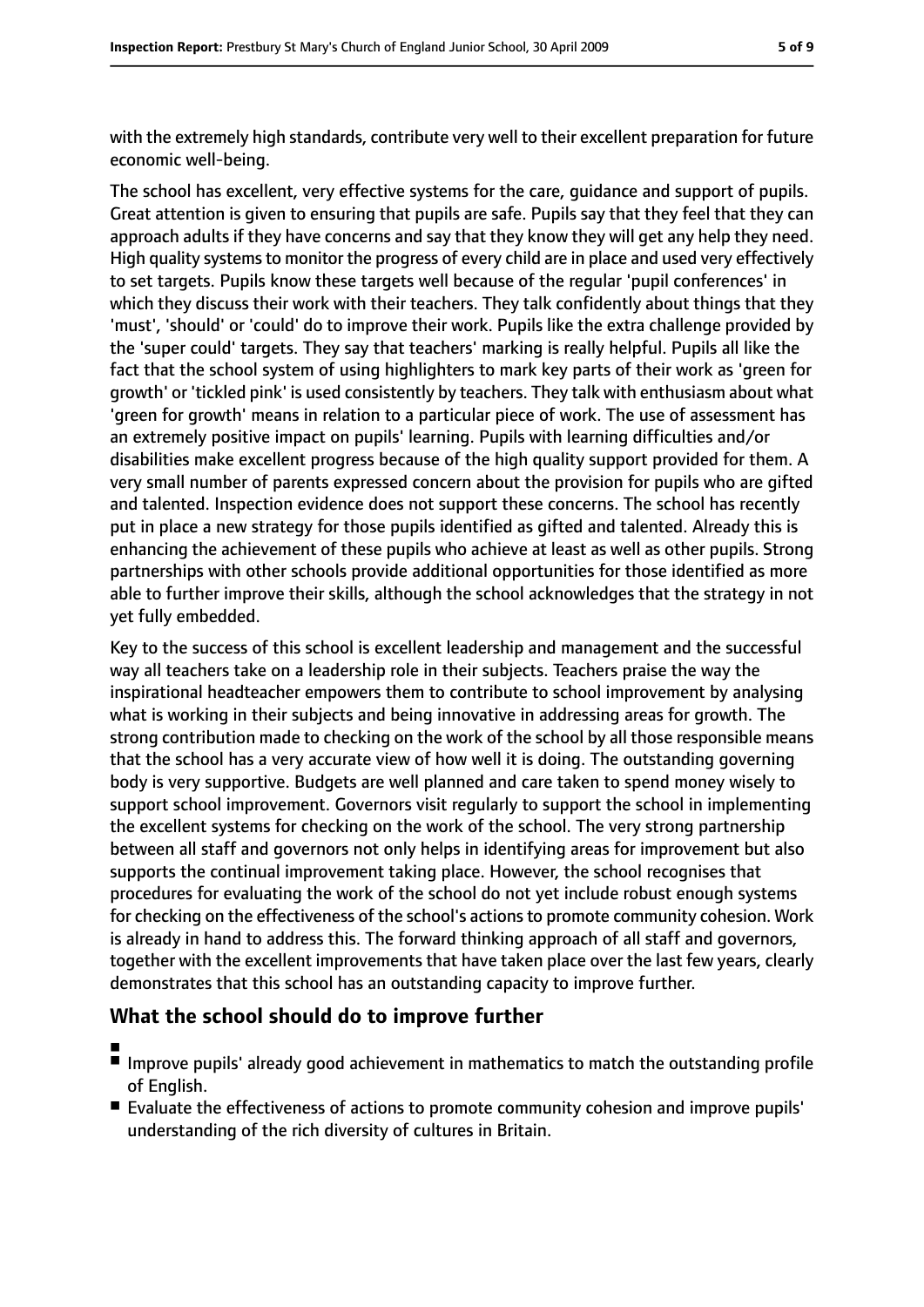**Any complaints about the inspection or the report should be made following the procedures set out in the guidance 'Complaints about school inspection', which is available from Ofsted's website: www.ofsted.gov.uk.**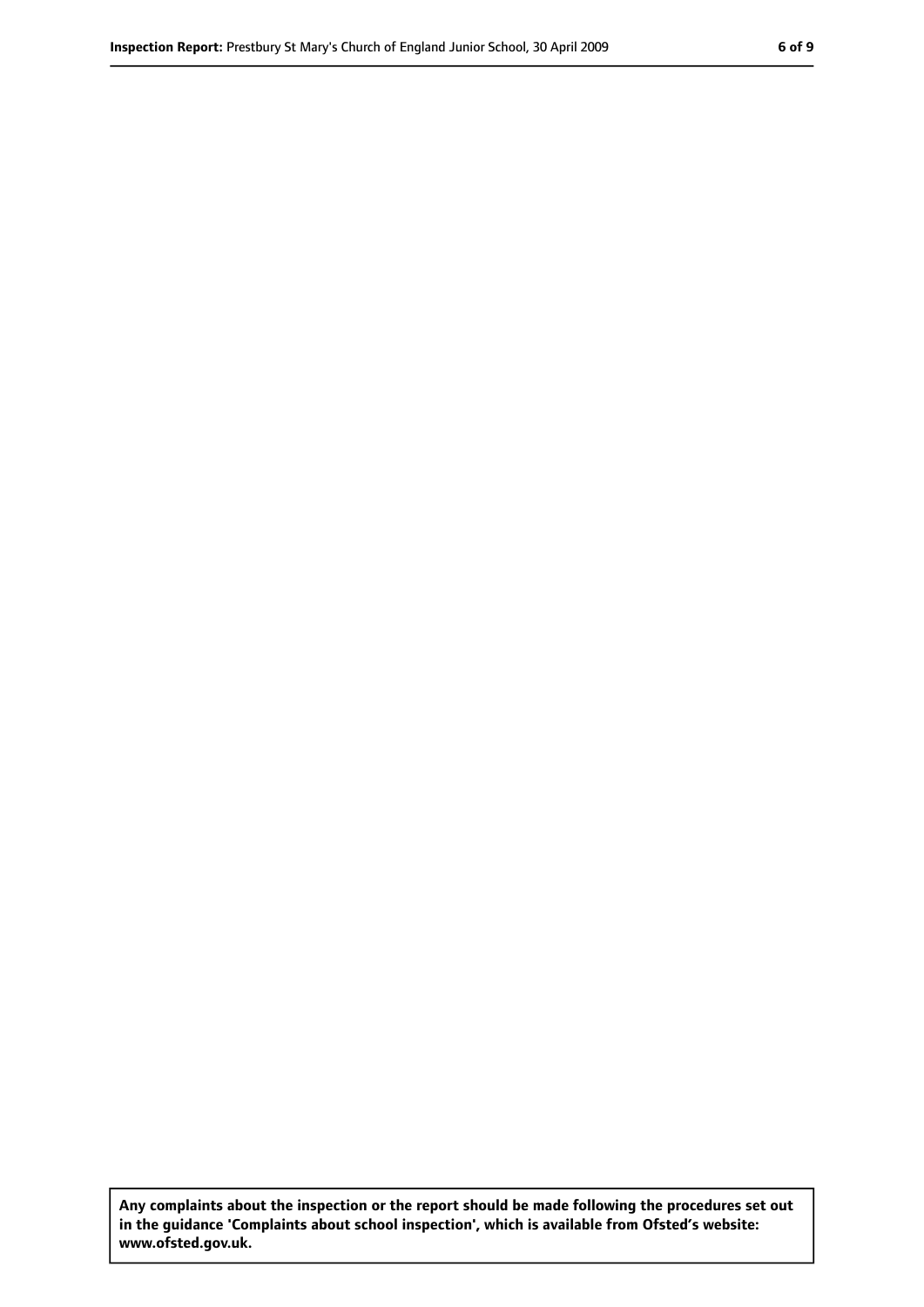# **Inspection judgements**

| Key to judgements: grade 1 is outstanding, grade 2 good, grade 3 satisfactory, and | <b>School</b>  |
|------------------------------------------------------------------------------------|----------------|
| arade 4 inadequate                                                                 | <b>Overall</b> |

#### **Overall effectiveness**

| How effective, efficient and inclusive is the provision of<br>education, integrated care and any extended services in meeting the<br>needs of learners? |            |
|---------------------------------------------------------------------------------------------------------------------------------------------------------|------------|
| Effective steps have been taken to promote improvement since the last<br>inspection                                                                     | <b>Yes</b> |
| How well does the school work in partnership with others to promote learners'<br>well being?                                                            |            |
| The capacity to make any necessary improvements                                                                                                         |            |

# **Achievement and standards**

| How well do learners achieve?                                                                                 |  |
|---------------------------------------------------------------------------------------------------------------|--|
| The standards <sup>1</sup> reached by learners                                                                |  |
| How well learners make progress, taking account of any significant variations  <br>between groups of learners |  |
| How well learners with learning difficulties and/or disabilities make progress                                |  |

#### **Annex A**

<sup>&</sup>lt;sup>1</sup>Grade 1 - Exceptionally and consistently high; Grade 2 - Generally above average with none significantly below average; Grade 3 - Broadly average to below average; Grade 4 - Exceptionally low.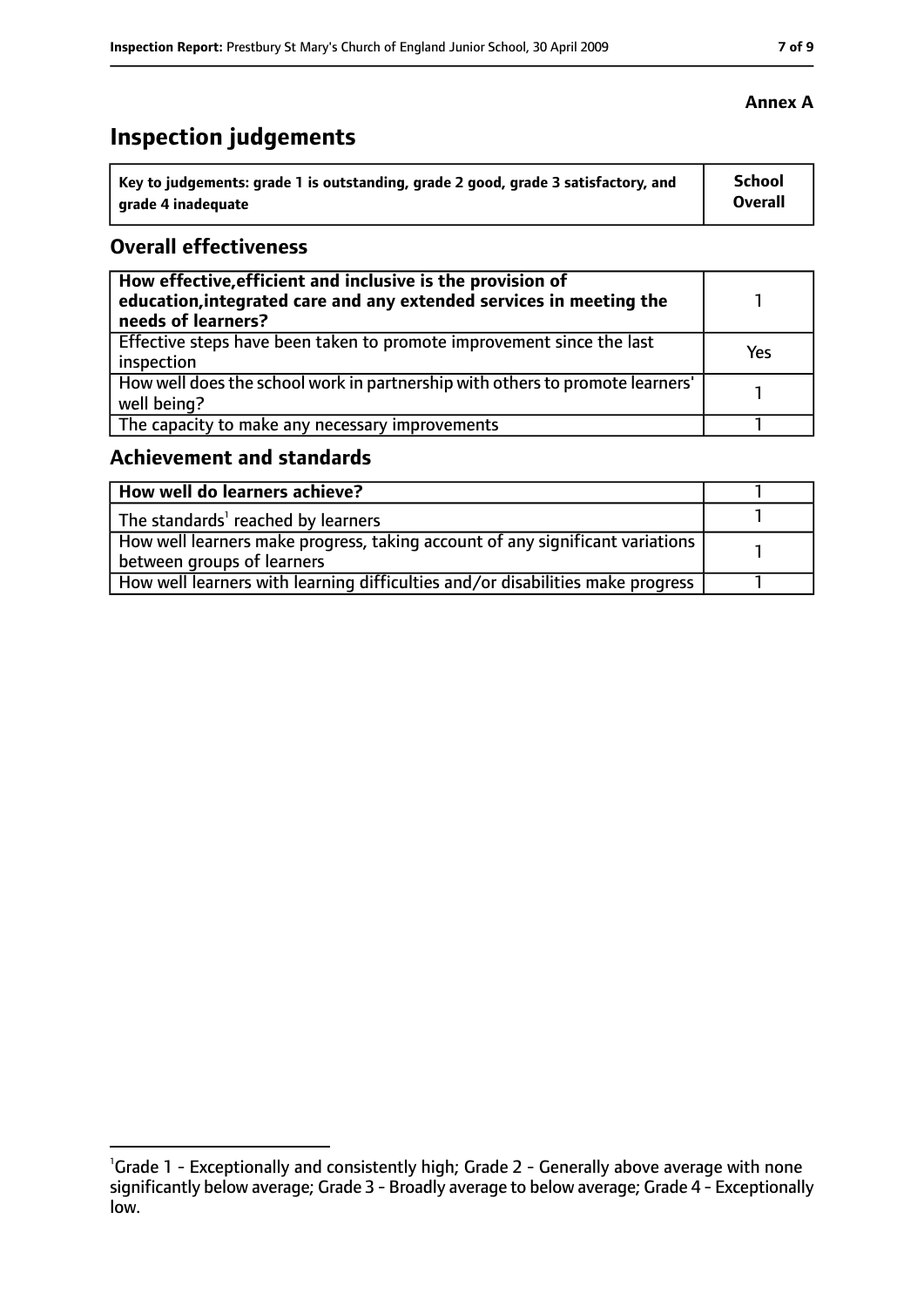## **Personal development and well-being**

| How good are the overall personal development and well-being of the<br>learners?                                 |  |
|------------------------------------------------------------------------------------------------------------------|--|
| The extent of learners' spiritual, moral, social and cultural development                                        |  |
| The extent to which learners adopt healthy lifestyles                                                            |  |
| The extent to which learners adopt safe practices                                                                |  |
| The extent to which learners enjoy their education                                                               |  |
| The attendance of learners                                                                                       |  |
| The behaviour of learners                                                                                        |  |
| The extent to which learners make a positive contribution to the community                                       |  |
| How well learners develop workplace and other skills that will contribute to<br>their future economic well-being |  |

# **The quality of provision**

| How effective are teaching and learning in meeting the full range of<br>learners' needs?                |  |
|---------------------------------------------------------------------------------------------------------|--|
| How well do the curriculum and other activities meet the range of needs and<br>  interests of learners? |  |
| How well are learners cared for, quided and supported?                                                  |  |

## **Leadership and management**

| How effective are leadership and management in raising achievement<br>and supporting all learners?                                              |           |
|-------------------------------------------------------------------------------------------------------------------------------------------------|-----------|
| How effectively leaders and managers at all levels set clear direction leading<br>to improvement and promote high quality of care and education |           |
| How effectively leaders and managers use challenging targets to raise standards                                                                 |           |
| The effectiveness of the school's self-evaluation                                                                                               |           |
| How well equality of opportunity is promoted and discrimination eliminated                                                                      |           |
| How well does the school contribute to community cohesion?                                                                                      |           |
| How effectively and efficiently resources, including staff, are deployed to<br>achieve value for money                                          |           |
| The extent to which governors and other supervisory boards discharge their<br>responsibilities                                                  |           |
| Do procedures for safequarding learners meet current government<br>requirements?                                                                | Yes       |
| Does this school require special measures?                                                                                                      | <b>No</b> |
| Does this school require a notice to improve?                                                                                                   | <b>No</b> |